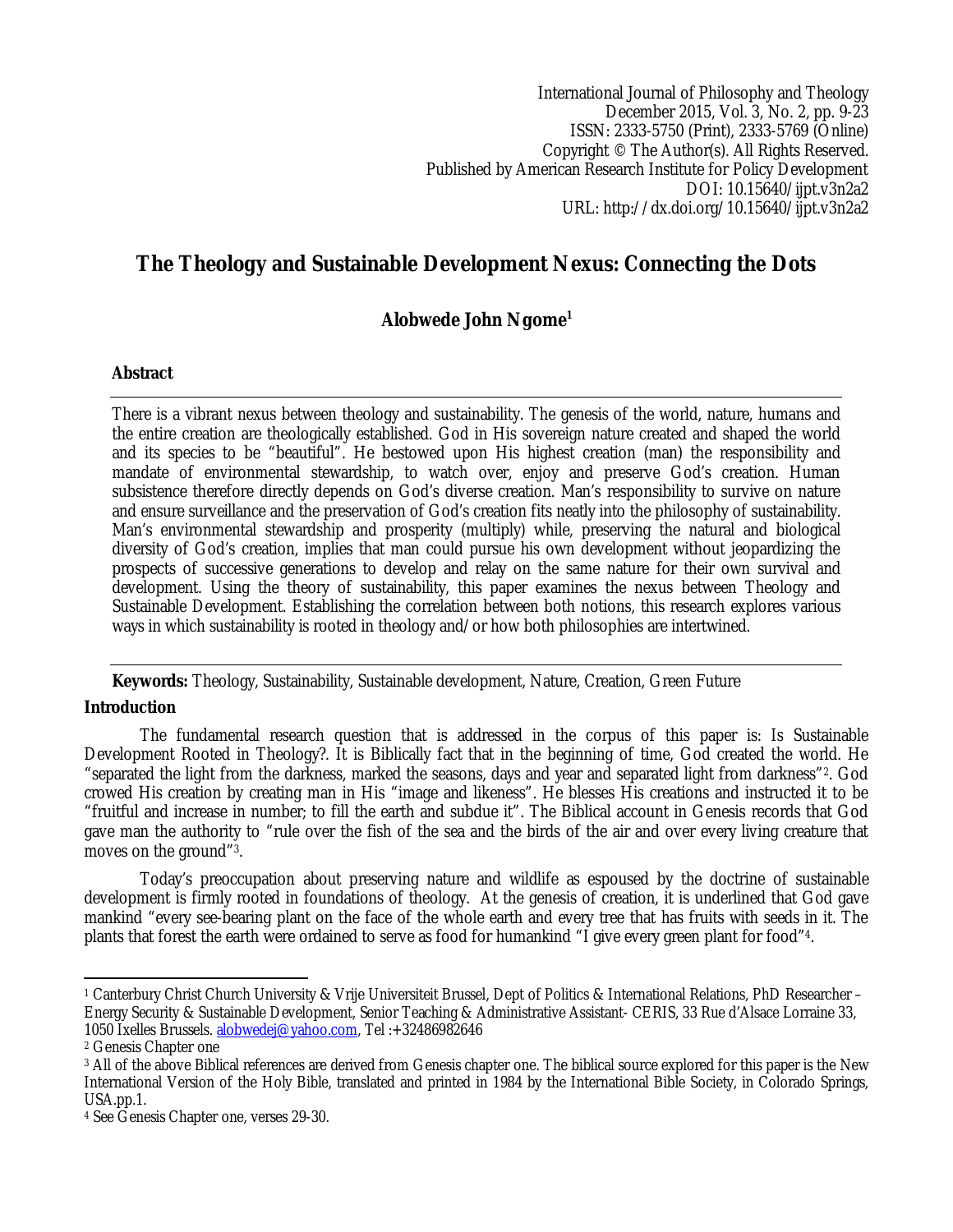This holds true with "all the beasts of the earth and all the birds of the air and all the creatures that move on the ground – everything that has the breath of life in it"5. Humanity's very subsistence depends on God's natural creation. Therefore, man also had the existentialist responsibility to preserve the beasts, plants, birds of the earth and nature as a responsibility bestowed on him by his Creator, but also for his very survival. In such a context the culture of sustainability imposed itself in resource management. Using up, and exterminating God's creation would be perilous to survival of mankind and his offspring.

The significance of nature to human origin and existence is equally established by the fact that "the Lord God formed man from the dust of the ground"<sup>6</sup>. Because biblical man owes his roots to nature and has to survive by it, while overseeing it, imposed upon humanity the responsibility to preserve nature sustainably, for himself and the succeeding generations. Thus, today's sustainable development movement is no coincident. The preservation of the natural environment as recommended by the dictum of sustainability therefore has a Biblical resonance. Because God is all-knowing, He foresaw that man's health and survival will be tied to a healthy environment. That also explains why the Lord God "planted a garden in the East in Eden" and "made all kinds of trees grow out of the ground that were pleasing to the eye and good for food". Man's responsibility to preserve nature is emphasized when "the Lord God took man and put him in the Garden of Eden to work it and take care of it"7. Biblically and in line with the dictum of sustainable development, man is the steward of his environment.

Every nation state on the face of the earth recognizes the importance and relevance of sustainable development, as a panacea to protect the planet and its resources. Such recognition is rooted in the thinking that, while current generations have to benefit from the exploitation of various natural and animal resources created by God for their subsistence and wellbeing, natural resources, especially finite resources various animal species and the planet that hosts them, have to be preserved for future generations as well. This highlights God's Divine mission to humanity to look after the garden and to preserve the species he created for man's subsistence.

#### **1. Elucidating Theology and Sustainable Development**

Theology refers to the study of the nature of God, religion and religious beliefs8. Christian Theology embodies the human attempt to understand God as He is revealed in the Bible. Webster's Dictionary (2005) views Theology as "the science of God or religion; the science that treats the existence, character and attributes of God" (Webster, 2005:1501). Theology owes its etymology from the Greek word *theos* meaning God and *logos* meaning the word about or the study of God as He is revealed*9*. The science of Theology teaches and establishes that God is the creator and sustainer of the universe and everything it holds. He is the Alpha and Omega and holds command over the beginning and the end of the existence of everything on the face of the earth. Thus, is depicted in the Holy Scriptures as the "Great I Am"10, a self-sufficient God. Through Theology, the Christian everyman finds and knows his origin is in Christ. The Christian understanding of Theology leads him to understand his Christ-like nature, and to live a life of love and obedience to God the creator of the universe. Theology therefore provides the opportunity for an intense personal study of God. It provides the opportunity for humanity to know the person of God. Christians and humanity as a whole can only love and obey God because they get to know Him as He is portrayed by the canon of Theology.

On its part, the notion of Sustainable Development (SD) gained prominence in international discourse in the 1980s. SD refers to development that does not destroy or undermine the ecological, economic or social basis on which continued development depends (Noel et al, 1994: 6). Brundtland et al (1989) contend that SD is development that lasts and that meets the needs of the current generation, without compromising the prospects of future generations in meeting their own needs. Intergenerational survival has religious underpinnings. Humanity has the ability to make development sustainable, to ensure that it meets the needs of the present without compromising the ability of future generations to meet their own needs.

 $\overline{a}$ <sup>5</sup> See Genesis Chapter one, verses 29-30.

<sup>6</sup> See Genesis chapter two, verse 7,pp.2.

<sup>7</sup> Ibid verses 7-9; 15 -16.

<sup>8</sup> Collins Cobuild (2004): Advanced Learners English Dictionary, the University of Birmingham, Harper Collins Publishers. pp. 1501.

<sup>9</sup> The personality of God is elaborately portrayed in 2 Timothy 3, Verses 16 and 17.

<sup>10</sup> Moses depicts and describes God in Exodus chapter 3 verse 4 as a self-sufficient God.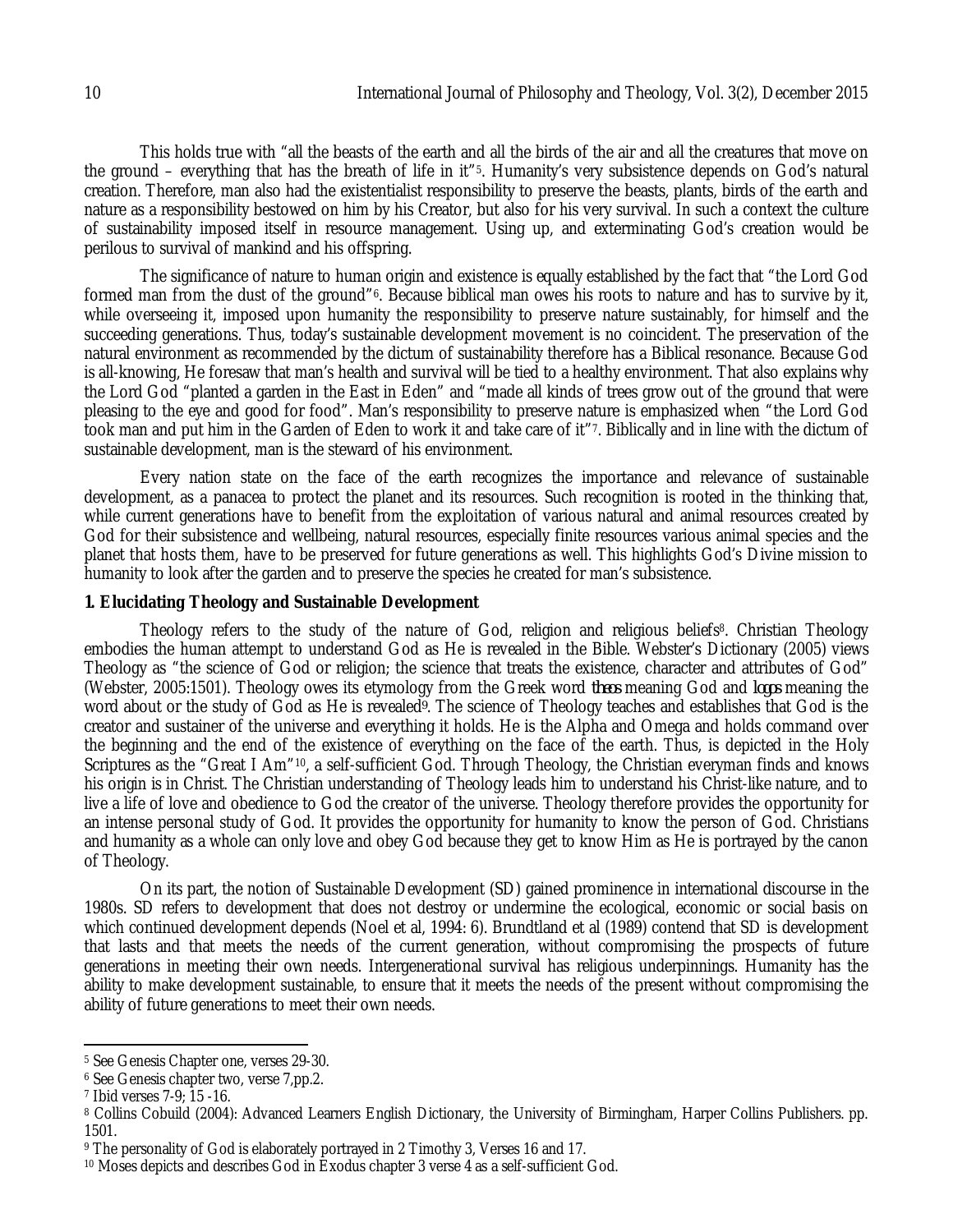#### Alobwede John Ngome 11

The concept of sustainable development does imply limitations imposed by the present state of technology and social organization on environmental resources and by the ability of the biosphere to absorb the effects of human activities (Brundtland et al, 1989:8).

The effective management and improvement of technology and social organization, driven by the right policies could pave the way for "a new era of economic growth". Thus, widespread poverty is no longer inevitable if policies that nurture, and favour growth are adopted and implemented. Theologically, God authorized human prosperity. Poverty is therefore an evil in itself. SD "requires meeting the basic needs of all and extending to all the opportunity to fulfill their aspirations for a better life" (Brundtland et al, 1989:8). This interpretation of SD highlights the focus of the concept on the population, generic resources, the loss of species, food security, energy, industry and human settlement. The aforementioned aspects of development cannot be addressed in isolation. A holistic approach is relevant in its own right.

Within the ambit of the SD debate, Agenda 21 epitomizes a global programme of action for SD. The Rio Declaration on Environment and Development and the proclamation of principles for the sustainable management of forests were adopted by more than 187 Governments at the United Nations Conference on Environment and Development, during the Earth Summit in Rio De Janeiro, Brazil, from 3 to 14 June 1992. This effort fulfilled the mandate of the conference as underlined by the UN General Assembly, under the chair of Brundtland, to "devise integrated strategies that would halt and reverse the negative impact of human behaviour on the physical environment and promote environmentally sustainable economic development in all countries" (Brown et al, 1994: 6).

Human evolution is viewed Biblically along the lines of generational continuity. The generation of prominent and faithful biblical character such as Abraham and Noah<sup>11</sup> were favoured by God to be fruitful and multiply. The notion of SD rests on the philosophy that humanity has the ability to make development sustainable, and meets its immediate needs, while creating the prospects for future human generations to meet their own needs. SD therefore requires meeting the basic needs of all and extending to all the opportunity to fulfill their aspirations for a better life. This is crucial given that a world in which poverty is endemic is prone to ecological and climate disasters. SD does not imply limitations imposed by the present state of technology and social organization on environmental resources and the biosphere to absorb the effects of human activities. Both technology and social organization can be managed and improved to make way for a new era of economic growth (Brundtland et al, 1989: 8).

Sustainability in the context of theology should be perceived as the long-term maintenance and enhancement of human well-being with finite planetary resources, bearing in mind that SD is a triple bottom line of economic progress, environmental progress and social progress. In other words SD has environmental, economic and social dimensions. One can therefore argue that SD is the long term maintenance and enhancement of human wellbeing within finite planetary resources. It entails living within our environmental limits, ensuring a strong, healthy and just society, achieving a sustainable economy, using sound science responsibly and promoting good governance and good environmental governance. The commitment to the principles of SD entails the demonstration of environmental ethics, even as counties pursue industrialization, economic development and social improvement.

### 2. **Man's Natural Origins & Environmental Sustainability**

The spiritual origins of man are biblically well-established. Man's recognition of his spiritual origins validates humanity's implicit responsibility to achieve development and ensure his welfare in the cosmos created for his welfare by God and to achieve his welfare and development without destroying the natural environment. The human and natural environment attests the majestic nature of God through his creation and underscores God's commitment to man's welfare. Numerous Bible verses attest to the fact that God is the author of the environment and the universe, nature and its entire creation: "The heavens are yours, and yours also the earth; you formed the world and all that is in it" (Psalms 89:11). The Psalmists consistent acknowledgement of God as the supreme creator is confirmed by God himself: "It is I who made the earth, and created mankind upon it.

 $\overline{\phantom{a}}$ <sup>11</sup> It is biblically established that Noah was a righteous and blameless man that was blameless among the people of his time and walked with God. Thus, God preserved his family, blessed Noah and his sons, saying to them to "be fruitful and increase in number and fill the earth" (Genesis 9 v1).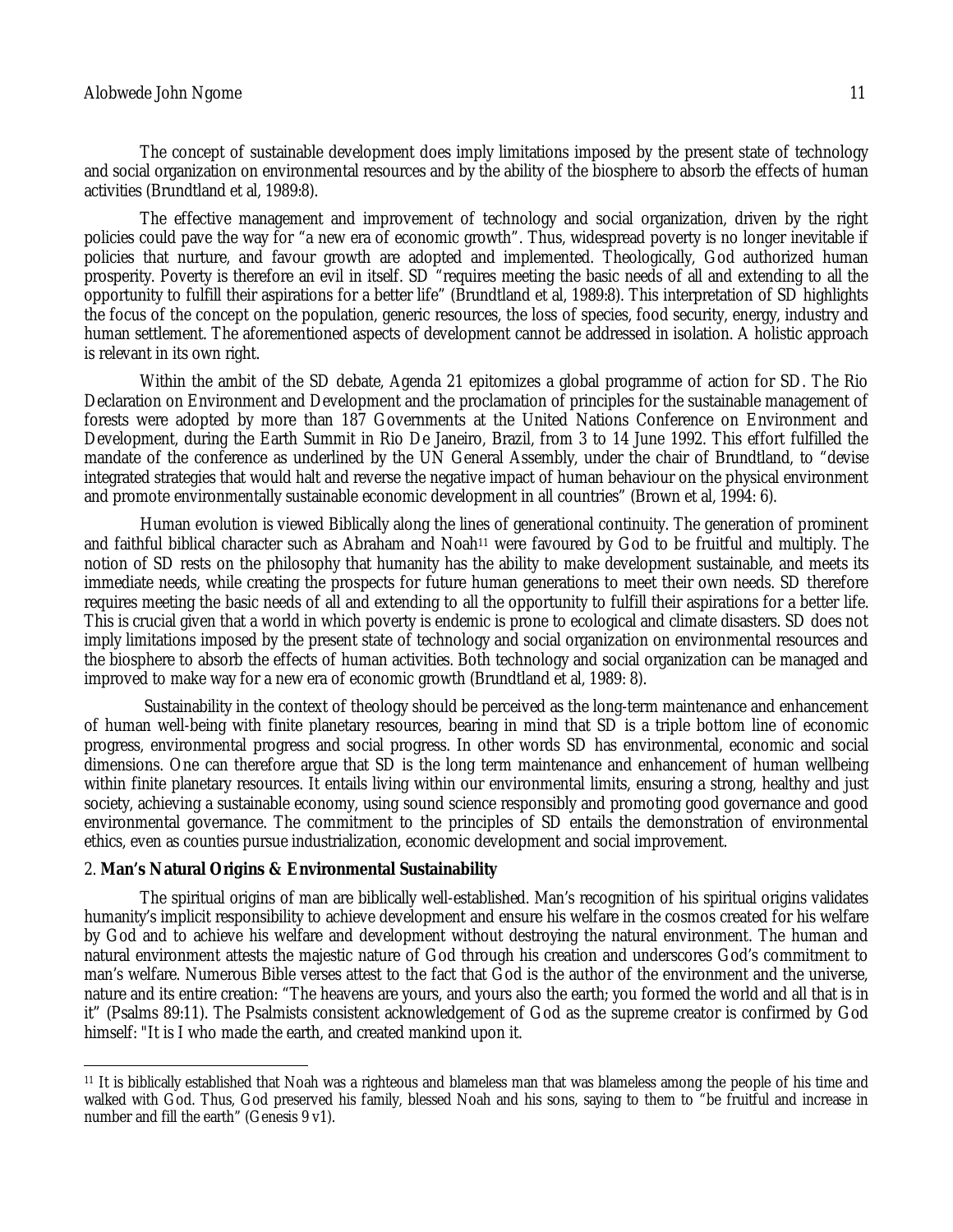My own hand stretched out the heavens; I marshaled their starry hosts" (Isaiah 45:12). "With my great power and outstretched arm I made the earth and its people and the animals that are on it and I give it to anyone I please" (Jeremiah 27:5).

The environmental dimension of sustainable development advocates the protection and preservation of the natural environment; animals and birds, as well as the human environment, our surrounding. God is glorified through His creation of nature, represented in the plants and animal species and the environment as a whole. God is glorified in his creation that He judged as beautiful. Given the beauty of God's creation, it has to be sustainably managed by current generations for the benefit of future generations as well. As a result, God bestowed onto man whom He created in His own image and for a relationship with Him, the responsibility to enjoy the diversity of His natural creation, while preserving it as well. God dwells in nature and Biblically it is in the quiet of nature, the garden that He had the habit of communicating with the first man Adam. Thus, there is a strong connection between God the Creator and the environment and nature as presented by the environmental dimension of sustainable development. It is God "who made the heavens and the earth and the sea and all that is in them"12. As creator of nature and the earth, God is believed to dwell in nature. "The God who made the world and all things in it, since He is Lord of heaven and earth, does not dwell in temples made with hands; "Worthy are You, our Lord and our God, to receive glory and honor and power; for You created all things, and because of Your will they existed, and were created."<sup>13</sup>

God's creation of our environment is well documented in Genesis 1:11-12. Then God said, "Let the earth sprout vegetation, plants yielding seed, and fruit trees on the earth bearing fruit after their kind with seed in them"; and it was so. The earth brought forth vegetation, plants yielding seed after their kind, and trees bearing fruit with seed in them, after their kind; and God saw that it was good (Genesis 2:4-9). The Biblical account of God's creation of the heavens and the earth are all too vivid. It is documented in Psalms 104:14-16 that God "causes the grass to grow for the cattle, and vegetation for the labor of man, so that he may bring forth food from the earth, and wine which makes man's heart glad, So that he may make his face glisten with oil, And food which sustains man's heart. Therefore, not only is the earth is the Lord's, and all it contains, the world, and those who dwell in it belong to the Lord (Psalms 24:1). As creator of the universe God "laid the foundation of the earth, set its measurements and laid its cornerstone (Job 38: 4-11). During God's creation enterprise, he said, "Let the waters teem with swarms of living creatures, and let birds fly above the earth in the open expanse of the heavens"14. Plants and animals all owe their origin to God. God created the great sea monsters and every living creature that moves, with which the waters swarmed after their kind and every winged bird after its kind; and God saw that it was good. God blessed them, saying, "Be fruitful and multiply, and fill the waters in the seas, and let birds multiply on the earth". God's commitment to sustainability and the sustainable management and existence of the species He created are rooted in His desire to see His creations multiply and fill the sea and the earth. By implication, successive human generations have the moral and existentialist responsibility to preserve and ensure the continued existence of plants, animals and birds on which human subsistence depends.

### 3. **Man's Environmental Stewardship**

The Biblical foundations of man's environmental stewardship after his creation, and humanity's moral obligation to protect the natural environment and to preserve it for his subsistence and welfare, and that of future generations (man's spiritual offspring's) are all scripturally well-established, thus, the strong nexus between theology and sustainability.

God has therefore bestowed onto his creation the responsibility to care for and conserve the environment: in Genesis 2:15 it is documented that after creating man, the Lord God took the man and put him into the Garden of Eden to cultivate it and keep it. God in his supremacy created man in His likeness and above the rest of His creation, which creation man lives by and watches over as well. Highlighting the position of man in the realm of God's creation, the Psalmist reminds God that "You made him a little lower than the heavenly beings and crowned him with glory and honor.

 $\overline{a}$ <sup>12</sup> God's supremacy over His creation and the establishment of the fact that He is the creator of all things is documented in Acts Chapter1 4 verse 24.

<sup>&</sup>lt;sup>13</sup> See Acts Chapter 17 verse 24 and Revelations chapter 4 verses 11.

<sup>14</sup> Genesis 1:20-22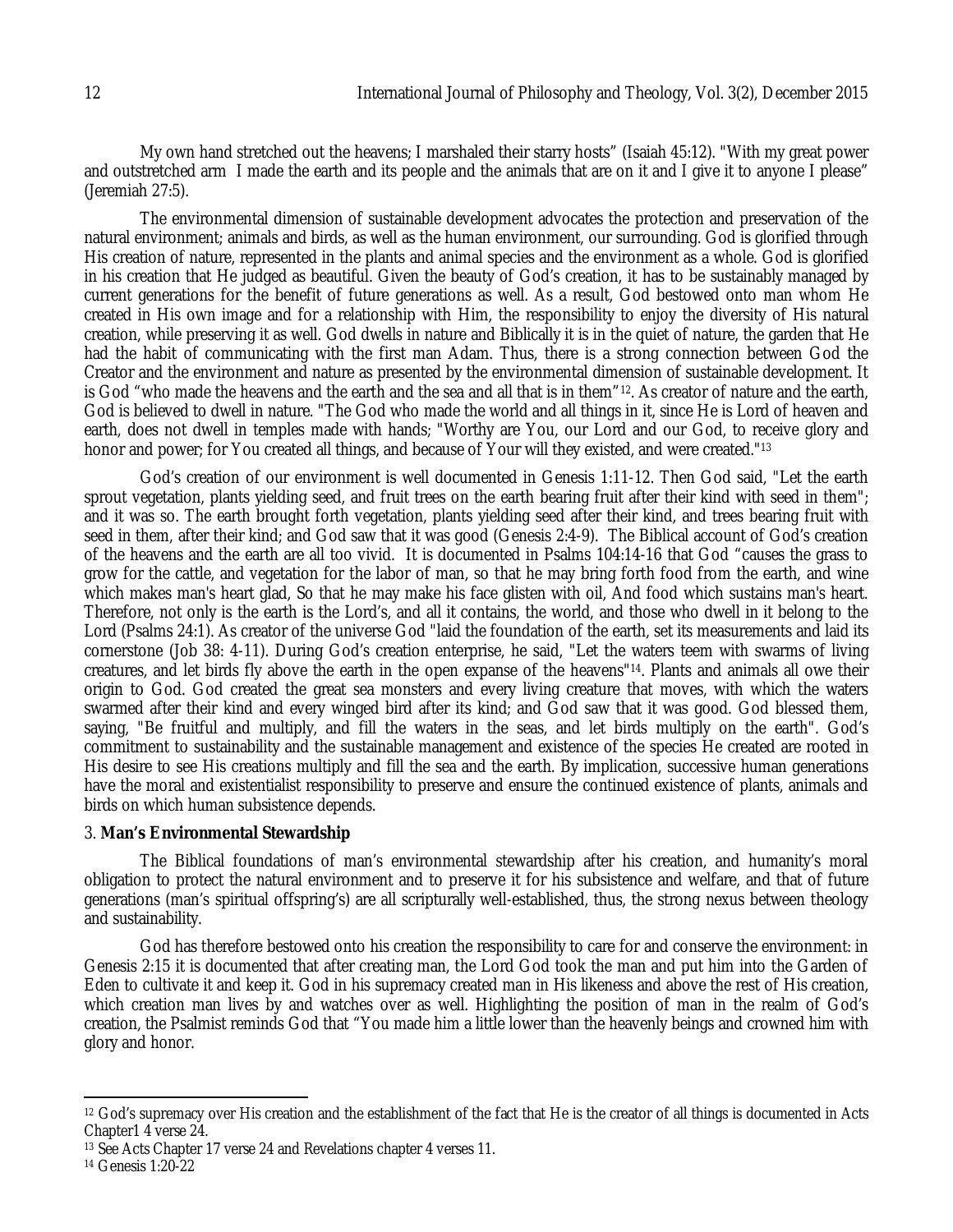You made him to rule over the works of your hands; you put everything under his feet: all the flocks and herds, and the beasts of the field, the birds of the air and the fish of the sea, and all that swim that path of the sea"15.

Because we all live on the same planet and are ultimately dependent on the natural fruits of the earth for lifesupport, humanity has a stake in how elements of nature and the environment are used and managed. When a specific natural resource or environmental issue arises, individuals and groups often disagree on the appropriate course of action to resolve the issue or problem. At the core of these disagreements are different values and beliefs related to nature itself, and the use and management of nature by people. It is worth emphasizing that environmental issues and the human management of the environment and its resources are fundamentally interrelated with man's Biblical mandate as custodian of God's creation and ethical issues related to the environment and resource management. God instilled in man rationality and morality. Nevertheless, the current challenge for the sustainable management of resources held by the environment lies in the fact that the quest for rapid socio-economic developments leads to rapid resource-use and the erosion of the culture of sustainability. The efficient and sustainable management of the environment and the desire to address current environmental problems entails the development of a moral architecture for addressing current challenges of sustainable development and the environment. This tallies and identifies with a basic tenant of human behavior espoused in the Bible. The philosophy of sustainability hinges on the Biblical principle that true change starts from within a person's heart and spirit and works outward as reflected by human attitudes and actions. Once humanity is able to uphold its spiritual mandate as custodians of the environment, as an integral part of human survival, the essence of our inner faith will determine our living out of our environmental Biblical stewardship, through sustainable development and sound environmental practices.

### 4. **Theological Sustainability for the Preservation of Species**

Corruption is a vibrant ill in every strata of the present society. It is well entrenched in the South as it tends to thrive in a context of weak governance and the absence of good governance. In the North corruption takes a more legalized form known as lobbying. Corruption is equally a major instrument for the destruction of the environment and species. Where Nature is preserved in the South, the rich and well to do from the North tend to bribe their way through to kill game for sport. The former king of Spain Juan Carlos I was able to buy himself the permission to gun down an elephant in a natural reserve in Botswana, although he represented the World Wide Fund for Nature. In like manner Walter Palmer, a Minnesota based U.S dentist recently bought himself the right to kill a protected lion (Cecil) in the Hwange National Park in Zimbabwe16. On both counts and on both sides, that is indicative of the corrupt nature of contemporary man. In the aforementioned cases corruption becomes perilous to the preservation of endangered and protected animal species.

The foregoing scenario mirrors the Biblical state of human corruption after his creation. Adam and Eve allowed themselves to be corrupted by sin and disobedience, driven by ambition and failed in their God-given mission to watch over and preserve nature; the garden in its purity and sanctity as a milieu where God came to commune with them. Biblical man's corrupt nature is again highlighted in Genesis Chapter six. God notices "man's wickedness on earth and finds out that every inclination of the thoughts of his heart was only evil all the time. The Lord was grieved that he had made man on the earth and His heart was filled with pain"17. Intertwined with Biblical man's corruption and wickedness is God's sustainable purpose to preserve His natural species and the Biblical everyman Noah, to ensure their durability and. Although the earth was corrupt, Noah stood out as "blameless and righteous among the people of his time and he walked with God" and "found favour in the eyes of the Lord"18. The fact that Noah was not corrupt earned him a covenant with God. He was granted the favour of security in the ark with his wife, sons and his daughters' in-law. Noah received a clear mandate to preserve God's creation "you are to bring into the ark two of all living creatures, male and female, to keep them alive.

 $\overline{a}$ 

<sup>&</sup>lt;sup>15</sup> This citation of the Psalmist emanates from the New International version of the Holy Bible, printed by the International Bible society in 1984, Psalm 8:5-8, pp. 378.

<sup>16</sup> The Minnesota Dentist allegedly paid 50 thousand dollars to lure and kill Cecil the lion out of the Hwange National Park.

<sup>17</sup> See Genesis Chapter 6, verses 5-7, in Holy Bible, the New International version, printed by the International Bible Society, 1984, pp.4.

<sup>18</sup> Ibid, Genesis Chapter 6, verse 8 – 9.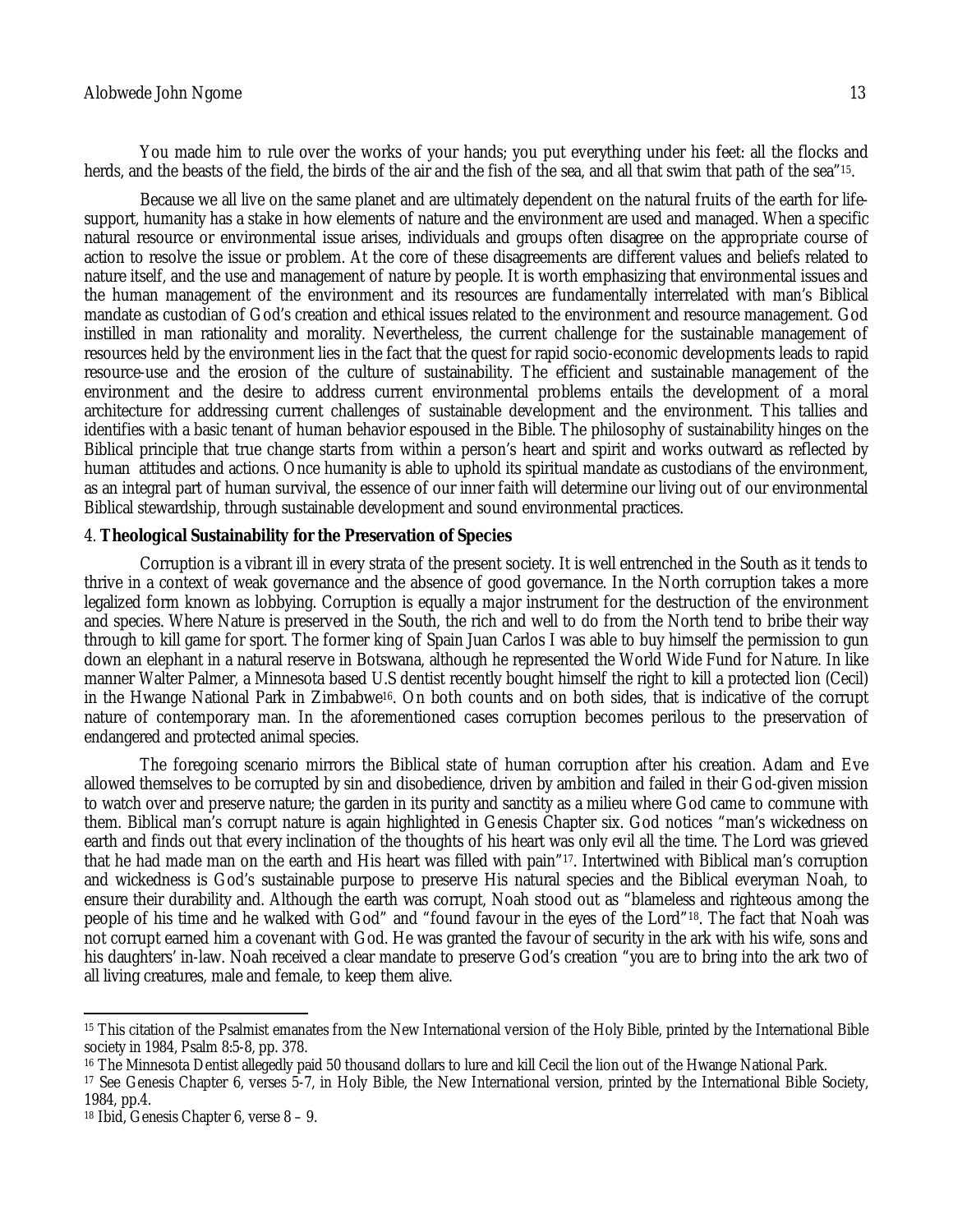Two of every kind of bird, of every kind of animal and of every kind of creature that moves along the ground will come to you to be kept alive. You are to take every kind of food that is to be eaten and store it away as food for you and for them"19. One can argue that the current wave of sustainable governance owes its roots and inspiration from the Biblical example of Noah. Currently there are numerous environmental movements such as the World Wide Fund for Nature (WWF), Friends of the Earth, departments such as the United Nations Environmental Programme, and numerous pressure Groups such as Greenpeace and Human Rights Watch that are dedicated to the preservation of the environment and its species for posterity and for man's welfare.

## 5. **Theological & the Socio-Economic Component of Sustainability**

The economic domain of sustainable development is committed to economic sustainability. A healthy economic situation guarantees human welfare. A sustainable economic situation aligns with the social component of sustainable development that focuses on human welfare. God created the resources of the planet for the welfare and development of the human race. Nevertheless, greed has imposed unequal access to resources by the populations of the South. The entire human race depends on, and is expected to survive by the resources of the earth; "the earth is one but the world is not. We all depend on one biosphere for sustaining our lives. Yet each community, each country, strives for survival and prosperity with little regard for its impact on others. Some consume the earth's resources at a rate that would leave little for future generations. Others, many more in number, consume far too little and live with the prospect of hunger, squalor, disease and early death" (Brundtland et al, 1987: 27).

Modern man has strayed away from the God given responsibility to watch over and ensure the sustainable management of the earth's resources for his welfare. The economics of greed, as practiced by some powerful multinationals and emerging economies is undercutting God's vision of managing the earth and its resources. Modern-day Man is thus failing in his Divine mandate. This trend needs to be reversed to ensure the sustainable management of the planet and its resources as premeditated by God from inception. The failure of humanity to meet his needs and to durably uphold the sustainable management of the earth's resources "arises both from poverty and from the short-sighted way in which we have often pursued prosperity. Consequently, many parts of the world are caught up in a vicious downwards spiral: Poor people are forced to overuse environmental resources to survive from day to day"20. Proverbs 22:2 highlights the fact that the rich and the poor have a common bond because; the Lord is the maker of them all. Psalms 115 verse 16 points out that the heavens are of the Lord, but the earth He has given to the sons of men. Theologically, one could argue that God decreed that man should freely develop, while managing the earth's resources sustainably. Genesis records that "God created man in His own image. In the image of God He created him; male and female He created them. God blessed them; and God said to them, "Be fruitful and multiply, and fill the earth, and subdue it; and rule over the fish of the sea and over the birds of the sky and over every living thing that moves on the earth"21.

### 6. **The Delicate Balance between Preserving & Subsisting on the Environment**

There is a delicate balance between preserving plants and animals and depending on them as a source of subsistence (food and protein). Numerous primitive tribes live on wide vegetables and plants and animals for food and medication. Although there are efforts underway to domesticate some wild species, in order to ensure that they are preserved, the fauna and flora are largely threatened around the world due to unsustainable human practices. Animals such as cane rates and porcupines are increasingly being domesticated to ensure their sustainability and to prevent those from being extinct, in the similitude of God's instructions to Noah. Juxtaposed with such efforts, is the mass slaughter of endangered species such as elephants and rhinos in African countries such as Cameroon, the Democratic Republic of Congo and South Africa for their tusks.

The Biblical foundation for man to get his food from the animal species created by God is echoes and reechoed through Peter's vision in Acts of the Apostles chapter 10. Peter fell in a trance and saw heaven open and saw something like a large sheet being let down to earth by its four corners "it contained all kinds of four-footed animals, as well as reptiles of the earth and birds of the air, then a voice told Peter Kill and eat"22.

 $\overline{a}$ <sup>19</sup> See Genesis Chapter 6, verses 1921.

<sup>20</sup> Brundtland et al, 1987: Our Common Future: The World Commission on Environment and Development, Oxford, Oxford University Press, pp, 27.

<sup>21</sup> Genesis 1:26-30

<sup>22</sup> Acts chapter 10, verses 9-13.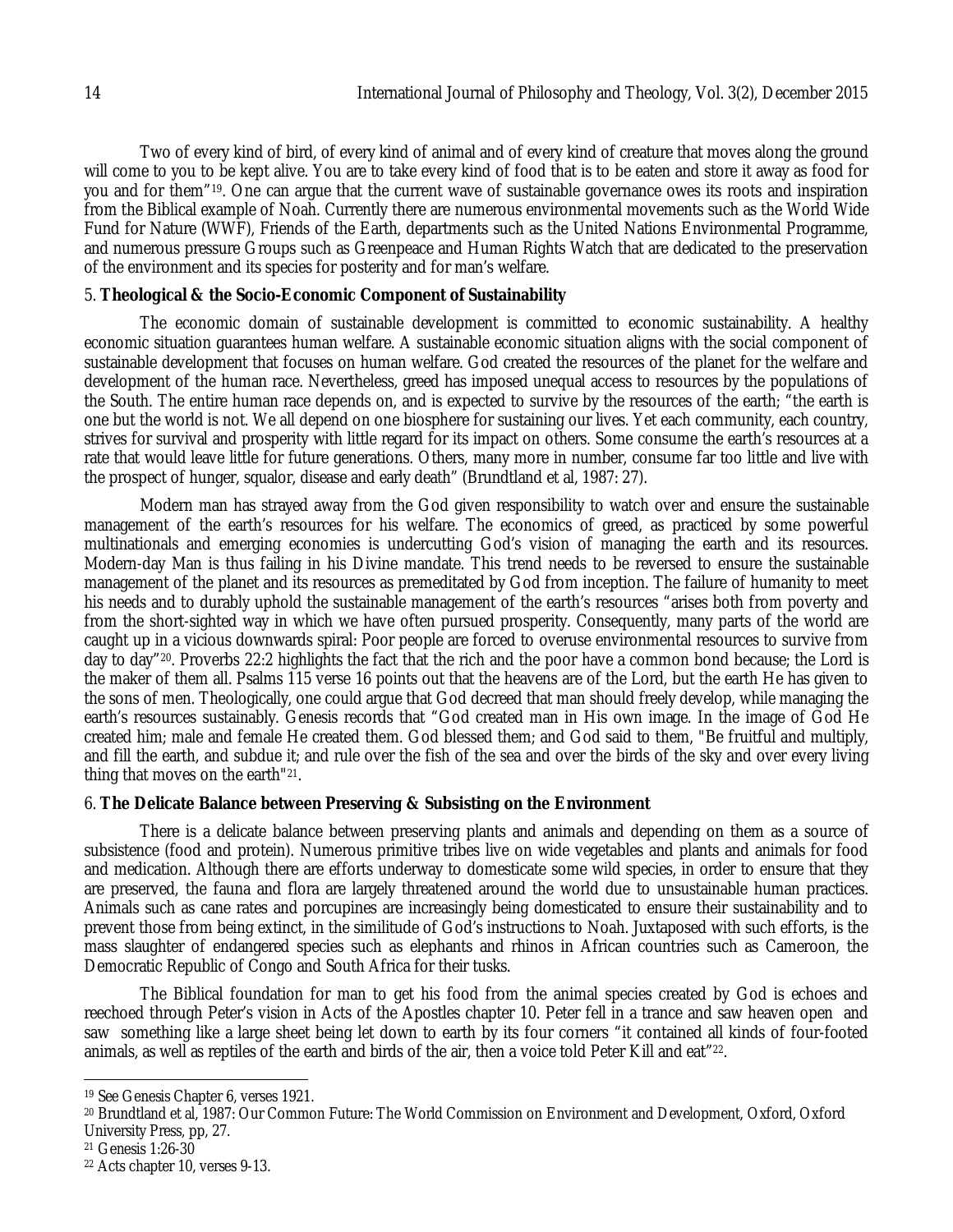The environmental dimension of sustainable development highlights the preservation of the human and natural environment. Healthy living entails a healthy natural human environment with vegetation and the domestication and preservation of various species that are relevant for human subsistence. Nature is vital for human subsistence. In fact man owes his origin to nature. Therefore nature and man are of equal significance. In Ecuador nature has been granted constitutional rights like humans to protect it. This mirrors the Biblical garden planted by God himself for His creation. Several Botanical Gardens are currently being created around the world for the same purpose. Such efforts are similarly to the garden God planted for men: "now the Lord God had planted a garden in the east, in Eden; and there he put the man he had formed. And the Lord made all kinds of trees grow out of the ground – trees that were pleasing to the eye and good for food … you are free to eat from any tree in the garden"<sup>23</sup> Adam and Eve, the first Biblical couple received the divine mandate from God to obtain their food from God's natural creation.

The degradation of animal, plant and forest resources in Sub-Saharan Africa and most of the third world has been accelerated by capitalist actors that are driven by the profit motive. This category of actors, in complicity with corrupt political leadership, has no regard for sustainability and/or the theological mandate of conserving nature. Consequently, powerful timber, oil and rich multinational companies, as well as capital-rich Gulf and emerging states such as China, are accelerating deforestation around the world through logging, mining, the exploitation of various natural resources and land grabs, to cultivate grain for their populations, for food security. This is undercutting the philosophy of sustainable development and the conservation of nature as Biblically established. Unsustainable forest, land and resource-use practices will accelerate the adverse effects of climate change. Thus, there is urgent need to curb this trend and enforce sustainable environmental and resource-use practices. It is in this context that the state of Ecuador has granted constitutional rights to nature. The constitution underscores that "Persons and people have the fundamental rights guaranteed" in the Constitution and in the international human rights instruments."Nature is subject to those rights given by this Constitution and Law"24.

Article 71 of the Constitution of Ecuador further underlines that "Nature or Pachamama, where life is reproduced and exists, has the right to exist, persist, maintain and regenerate its vital cycles, structure, functions and its processes in evolution .Every person, people, community or nationality, will be able to demand the recognitions of rights for nature before the public organisms. The application and interpretation of these rights will follow the related principles established in the Constitution. The State will motivate natural and juridical persons as well as collectives to protect nature; it will promote respect towards all the elements that form an ecosystem". Development and human subsistence depends in part on nature and a healthy environment, in the similitude of the Biblical gardens. Thus, the constitution of Ecuador acknowledges that "Nature has the right to restoration. This integral restoration is independent of the obligation on natural and juridical persons or the State to indemnify the people and the collectives that depend on the natural systems. In the cases of severe or permanent environmental impact, including the ones caused by the exploitation on non renewable natural resources, the State will establish the most efficient mechanisms for the restoration, and will adopt the adequate measures to eliminate or mitigate the harmful environmental consequences"25.

Biblical accounts have it that after creating man in his likeness, God asked them to "rule over the fish of the sea and the birds of the air and over ever living creature that moves on the ground"26. God confirms His authorization for man to obtain his food from fauna and flora by asserting and assuring his human creation that "I give you every seed-bearing plant on the face of the whole earth and every tree that has fruit with seed in it. They will be your food. And to all the beasts of the earth and all the birds of the air and all the creatures that move on the ground-everything that has the breath of life in it, I give every green plant for food"27. Human subsistence Biblically depends on nature. By implication, nature has to be preserved for human security.

 $\overline{a}$ 

<sup>23</sup> See Genesis chapter two, verses 8, 9, 16.

<sup>24</sup> See the Rights of Nature Article in Ecuador's Constitution, Art 10.

<sup>25</sup> Constitution of Ecuador: Rights of Nature Article, Article 72.

<sup>26</sup> Genesis Chapter 1, verse 28.

<sup>27</sup> Ibid, Genesis Chapter one, verses 28-30.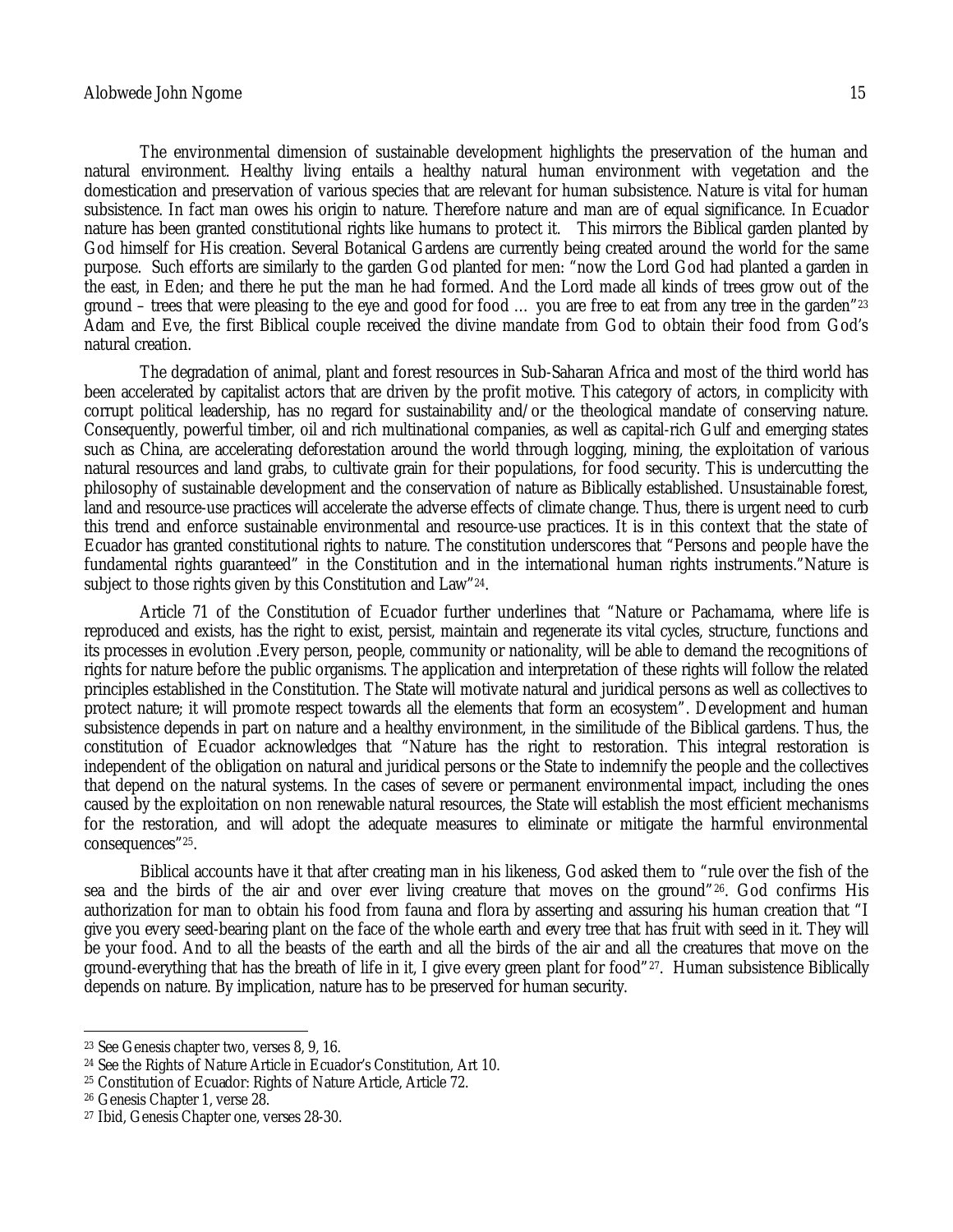Therefore, the Constitution of Ecuador equally obliges the state as custodian and steward of the environment to preserve it: "The State will apply precaution and restriction measures in all the activities that can lead to the extinction of species, the destruction of the ecosystems or the permanent alteration of the natural cycles"28.

### 7. **Humanities Environmental Stewardship Deficit**

The human deficit for environmental stewardship is occasioned by the fact that humanity is supposed to survive on nature, its resources, while at the same time preserving his environment. The human quest for survival and subsistence, sometimes superseded by greed, and the quest for prosperity are pursued at the peril of nature and the environment.

As briefly hinted on earlier, there is a sound theological basis for man's survival on the environment and its resources. The subsistence of Early Man, created in God's image depended entirely on hunting game for protein and gathering wild fruits, food and vegetables. In this day and age, there are indigenous tribes in the Amazon and Pygmy populations in Africa that live and survive solely on fauna and flora. It is Biblically documented that "Abel kept flock and Cain worked the soil<sup>29</sup>. Similarly, the central Biblical character Abram lived on nature. Abram and his relation Lot had numerous herdsmen<sup>30</sup>. This holds true with Joseph's family (Genesis 37).

Various assessment reports released by the Intergovernmental Panel on Climate Change (IGPCC) on the state of the planet concur that human activity is responsible for the degradation of our planet. The emission of Carbon dioxide, deforestation and related human activities are responsible for the adverse effects of climate change on the planet. The inability of the global community of nations to make decisive commitments to curb the emission of greenhouse gases is indicative of climate diplomacy and a deficit in environmental stewardship.

## **8. The Darwinian Tussle between Capitalism & Sustainability**

Resource grabbing is rampant and growing in scale across SSA. Resource grabbing as it is currently playing out, in Africa and elsewhere is symbolized by various land deals between various capital-rich states, powerful transnational companies and corrupt politicians. Land leasing, paves the way for the illegal and unsustainable exploitation of natural and other resources embedded on the leased land. Such land deals that span from thirty to a hundred years are concluded at the detriment of current and future generations<sup>31</sup>. These land deals are unfair in that they rollback efforts at sustainable development, sustainable resource-management, and represent a setback to intergenerational justice.

A close scrutiny of large-scale land deals in Sub-Saharan Africa (SSA) in particular, reveals significant levels of land leasing activities. Quantitative inventories have documented a total of more than 2,492,684 hectares of land leased since 2004, in Ghana, Ethiopia, Madagascar, Sudan and Mali. In a sense, there is a rising level of land-based investments in various SSA states. This deals and other resource-for-infrastructure contracts between China and various African states is detrimental to development and sustainable development. Land deals are largely dominated by foreign investors, although a measured number of domestic investors are equally involved in land deals across SSA. Such an upward trend in allocated land areas and anticipated growth in land-investment levels in future, sustainable land and natural resource-management cannot be guaranteed. Most of the remaining land that is suitable for agriculture is already under use by foreign investors. Pressure is growing on 'higher value land' with irrigation potential, and/or land that is close to the market (FAO, 2009:4).

Large-scale land deals are driven by a number of factors. Land grabbing is triggered by the quest for natural resources that are found on leased land and often exploited illegally. Food security concerns in investor countries, triggered by food supply problems and uncertainties created by geographical constraints in agricultural production are other drivers. Equally, the limited availability of water and arable land in most Golf states, parts of China and India are valid factors.

 $\overline{a}$  $^\mathrm{28}$  See Constitution of Ecuador: Rights of Nature Article, Article 73..

<sup>&</sup>lt;sup>29</sup> Cain and Abel were the off springs of Adam and Eve. Cain was a farmer who made unworthy offerings to God. Abel offered appreciably to God. That earned him God's favour. Overwhelmed with envy Cain took his brother's life. See Genesis 4.

<sup>30</sup> Ibid Genesis Chapter 13

<sup>31</sup> Large-scale land deals in Africa and other parts of the developing world, lead to expropriations without adequate compensation. The expropriation of famers intensifies food crisis and deprives women and future generations of their land rights.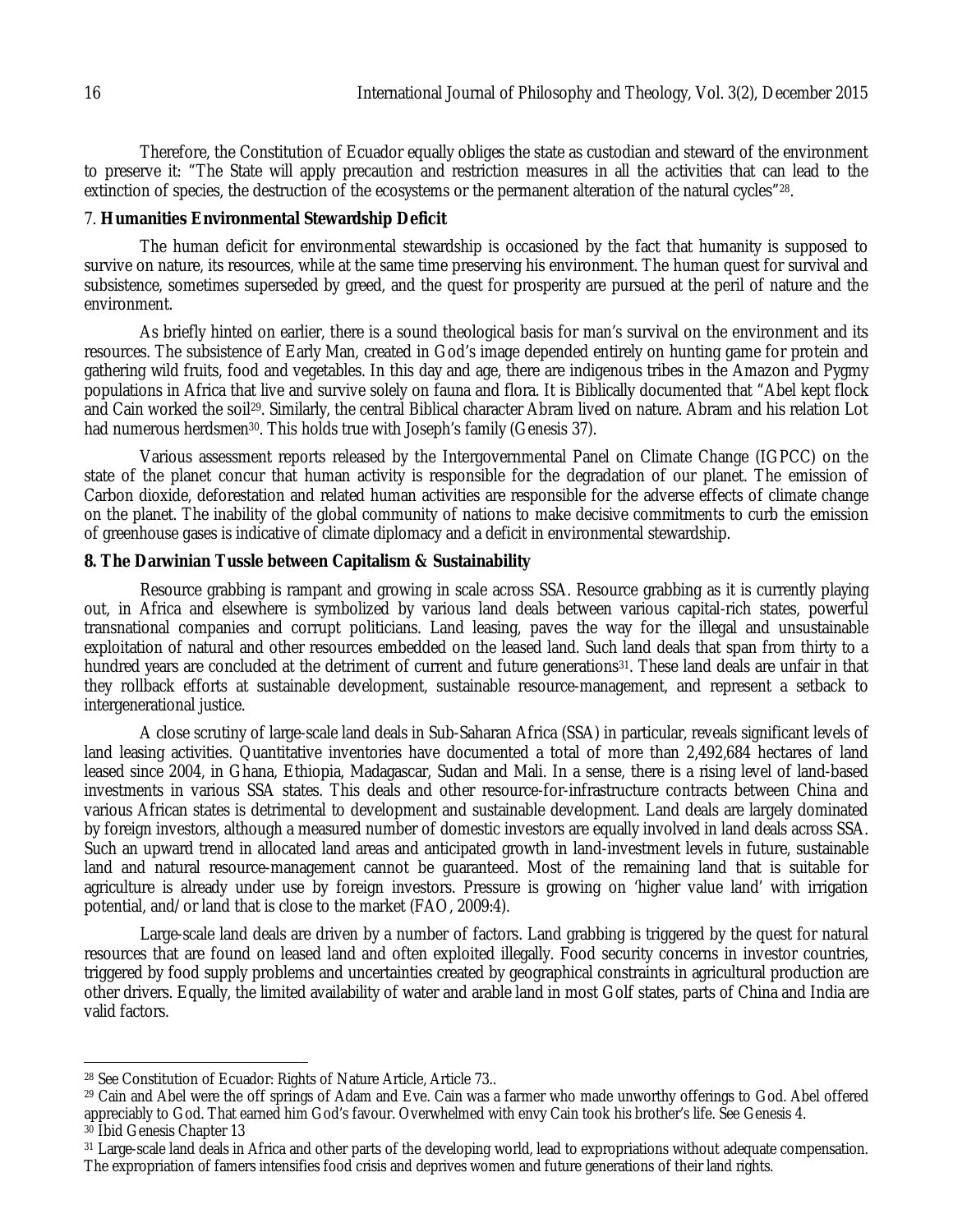#### Alobwede John Ngome 17 and 2008 and 2008 and 2008 and 2008 and 2008 and 2008 and 2008 and 2008 and 2008 and 200

Thus, food security concerns and bottlenecks in food storage and distribution are key drivers of governmentbacked land deals that are perilous to sustainable development and the durable management of natural and environmental resources.

The global food crisis of 2007 and 2008 and the associated hikes in food price, created the impression across the world that, the planet will continue to experience high grain and other food prices. Equally, the expansion of commercial biofuel production, driven by the global demand for clean fuels and non-food agricultural commodities, as well as expectations for rising rates of return in agricultural and land values, and policy measures in host and home countries, constitute the drivers of new patterns of investments on land property (FAO, 2011: 4 - 5).The development of huge plantations for commercial crop production under cuts sustainable land and resource-management, as well as the sustainable management of the environment and natural resources.

Various land deals that are perilous to the sustainable management of the environment and various finite and nonfinite resources are often 'packaged' to include 'commitments' on investment, infrastructure development and employment. Rather than being purchased or sold, vast chunks of land are leased to second country investors. Host governments, especially in SSA play an active role in allocating land to investors, with promises by investors for investments, the creation of employment creation and infrastructure development. Claims for 'commitment' to the aforementioned by investors and corrupt government officials alike are never fully kept because such commitments often 'lack teeth' in the overall structure of documented land deals (FAO, 2011: 5 - 6).

#### 9. **Biblical Underpinning of the Right to a Green Future**

A green feature is essential for human and food security. Little wonder that after creating man, God "planted a garden" to ensure a green future for man and his off springs. God ensured humanity's right to a green future by creating plants and animals for his subsistence and planting a garden that man was assigned to preserve for himself and posterity The garden and natural environment depicted in the Biblical story of creation, is indicative of a human and natural environment that is durably equipped for human subsistence, lush with vegetation, free of pollution and deforestation. It is a context of an organic food security system, where nature (plants and animals) is in harmony, with a sustainably managed setting that is free of environmental degradation and/or the human greed for natural resources, characterized by present-day deforestation and various unsustainable activities of multinationals. Powerful multinationals tend to pillage the environment and its resources, at the detriment of a green future.

The present-day vision for a green future and a green economy hinges on the argument that in its simple expression, "a green economy is low carbon, resource efficient and socially inclusive". In a green economy "growth in income and employment should be driven by public and private investments that reduce carbon emissions and pollution, enhance energy and resource efficiency, and prevent the loss of biodiversity and ecosystems" (UNEP, 2011).This reflects the harmonious Biblical cosmos.

Unfortunately, most economic development and growth strategies that currently characterized global development tend to encourage the rapid accumulation of physical, financial and human capital at the expense of the excessive depletion and degradation of natural capital. This includes the "endowment of natural resources and ecosystems". Economic development is accelerating the depletion of "the world's stock of natural wealth irreversibly". The current patterns of sustainable resource-grabbing and environmental degradation around the world, to power development and growth impacts the wellbeing of currents generations negatively and presents tremendous risks and challenges for the future (UNEP, 2011). The global process of development as characterized by land deals and resource-greed is falling short of improving the socio-economic conditions of humanity. Global development as characterized by development patterns in the North, and associated life styles is powered by resources, in some cases finite resources. To achieve a green feature and "sustainable development and a higher quality of life for all people, states should reduce and eliminate unsustainable patterns of production and consumption" (Rio Declaration: Principle 8; United Nations, 1992).

The quest for a green future is triggered and enforced by perceptions that development has been achieved over the years at the peril of natural resources and the environment, with little regard for sustainability.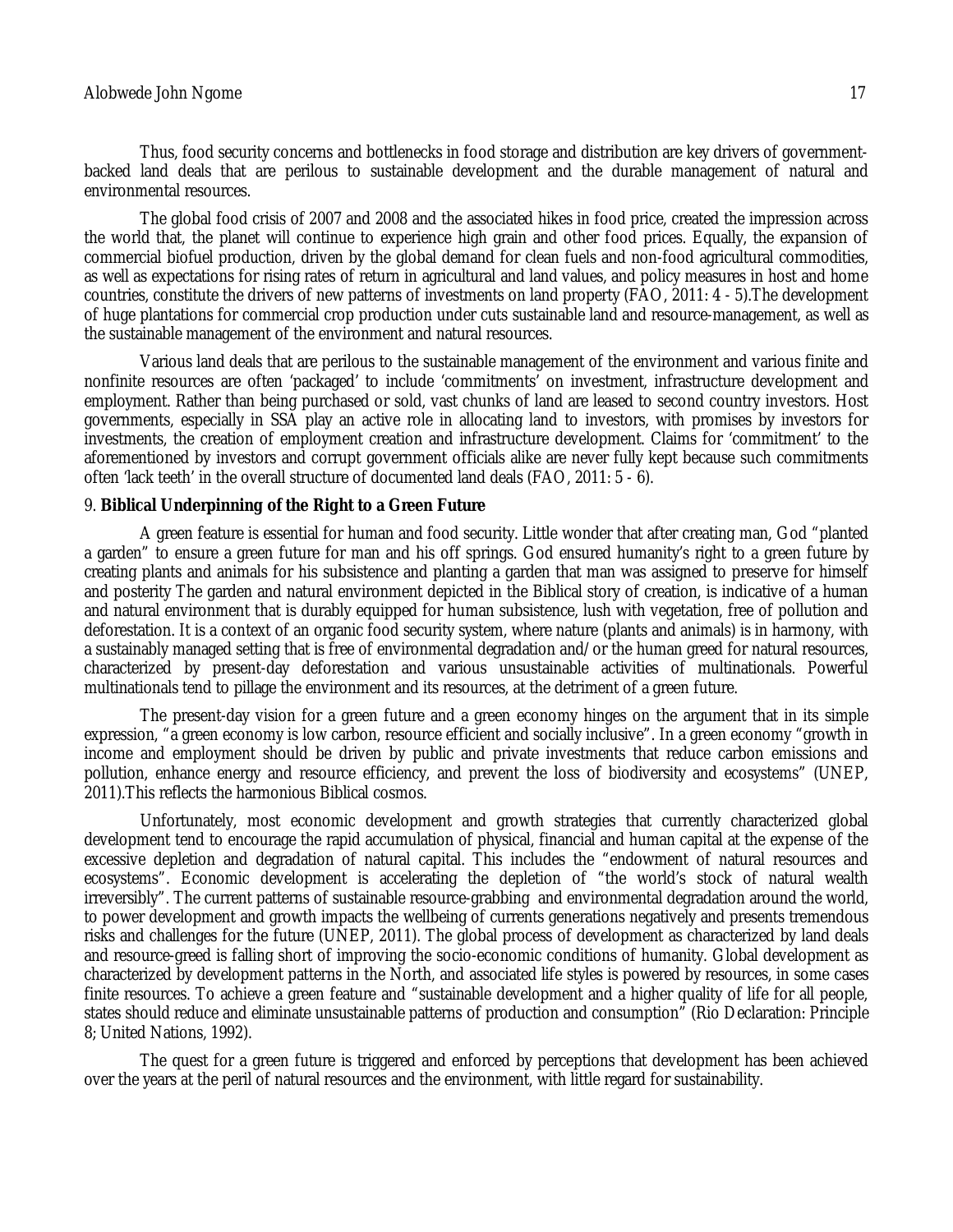The United Nations Environment Programme's (UNEP) vision of a green economy is enshrined in its contribution and commitment to the overall goal of "addressing poverty and delivering a sustainable" 21st century, by pushing for the greening of the global economy, in an effort to "shift development and unleash public and private capital flow onto a low-carbon and resource-efficient path" (UNEP, 2011).

The adverse effects of climate change are becoming only too visible across the world. Floods, drought, prolonged and extreme dry seasons, desertification, the degradation of the environment and the loss of biodiversity are being accelerated by the negative fallout of climate change. This is further aggravated by the creation on numerous plantations across the world, mining activities and the extraction of hydrocarbons. Thus, the relevance of a green economy cannot be over emphasized, as it is worth fighting for in its own right. A green economy is one that will results in "improved human well-being and social equity, while significantly reducing environmental risks and ecological scarcity". A green economy is "low-carbon, resource efficient and socially inclusive". In a green economy, growth in income and employment are driven by public and private investments that reduce carbon emissions and pollution, enhances energy and resource efficiency and prevents the loss of biodiversity and ecosystem services (UNEP, 2010; UNEP, 2011).

Investment in the development of a green economy has to be "catalyzed and supported by targeted public expenditure, policy reforms and regulation changes" in land use and resource management. The development path for a green economy should "maintain, enhance and, where necessary rebuild natural capital as a critical economic asset and a source of public benefits" (UNEP, 2011). This is especially vital for those populations whose livelihoods and security depends on nature. The growing trend of environmental degradation driven by the establishment of mammoth plantations and the quest for raw materials is destructive to the livelihoods of local populations in Africans and other third world countries. As was the case in Biblical times, local populations often depend on the forest for building materials, traditional medication, insect and animal proteins, wild vegetables, as well as for cultural practices. The trend could be encouraged by enforcing the vision of a green economy, especially in the third world.

Commercial agriculture as practiced by some multinationals and rich individuals in the South is land and water intensive. These projects therefore undercuts the sustainable management of land, water and other natural resources and it is disruptive to socio-economic development especially in Africa. A world running low on drinking water and productive land, set against the backdrop of climate change, extreme weather events and rising natural resource scarcities could be very disruptive and perilous for human survival. A green economy is thus relevant for the economies of the South, as it is to the economies that are state and market-led. The vision of a green economy thus harmonizes with the cosmic order that God created, as well as with the politics of sustainable development. If implemented on a global scale, the philosophy of the green economy will in the long-run ensure that "development at the national, regional and global levels" is done in a way that resonates with the amplification and implementation of Agenda 21. Agenda 21 sets the tone for sustainable development (UNEP, 2011).

The key objective for states to aspire towards the transition to a green economy should be driven by the determination "to enable economic growth and investment while increasing environmental quality and social inclusiveness". The objectives of a green economy entail creating conditions for public and private investments to "incorporate broader environmental and social criteria" (UNEP, 2011). As various land deals and current development is playing out, it has become obvious that a major challenge facing the vision for a green economy lies in reconciling the competing economic development aspiration of rich and poor countries in a world economy that is facing increasing climate change, energy insecurity and ecological scarcity. The concept of a green economy can face up to the foregoing challenges, by mapping out a development vision that reduces carbon dependency, promotes energy efficiency and diminishes environmental dilapidation. As economic growth and investment become less dependent on liquidating environmental assets and sacrificing environmental quality, both rich and poor countries can attain more sustainable economic development (UNEP, 2011).

The notion of a green economy has to be made central in policy discourse both in the South and at the global level, given the obvious limits and justified disillusionment with the prevailing economic paradigm and the enduring sense of fatigue emanating from numerous current crises and market failures. Unlike what various land deals are unleashing, a green economy denotes "a new economic paradigm in which material wealth is not delivered perforce at the expense of growing environmental risks, ecological scarcities and social disparities"(UNEP, 2011).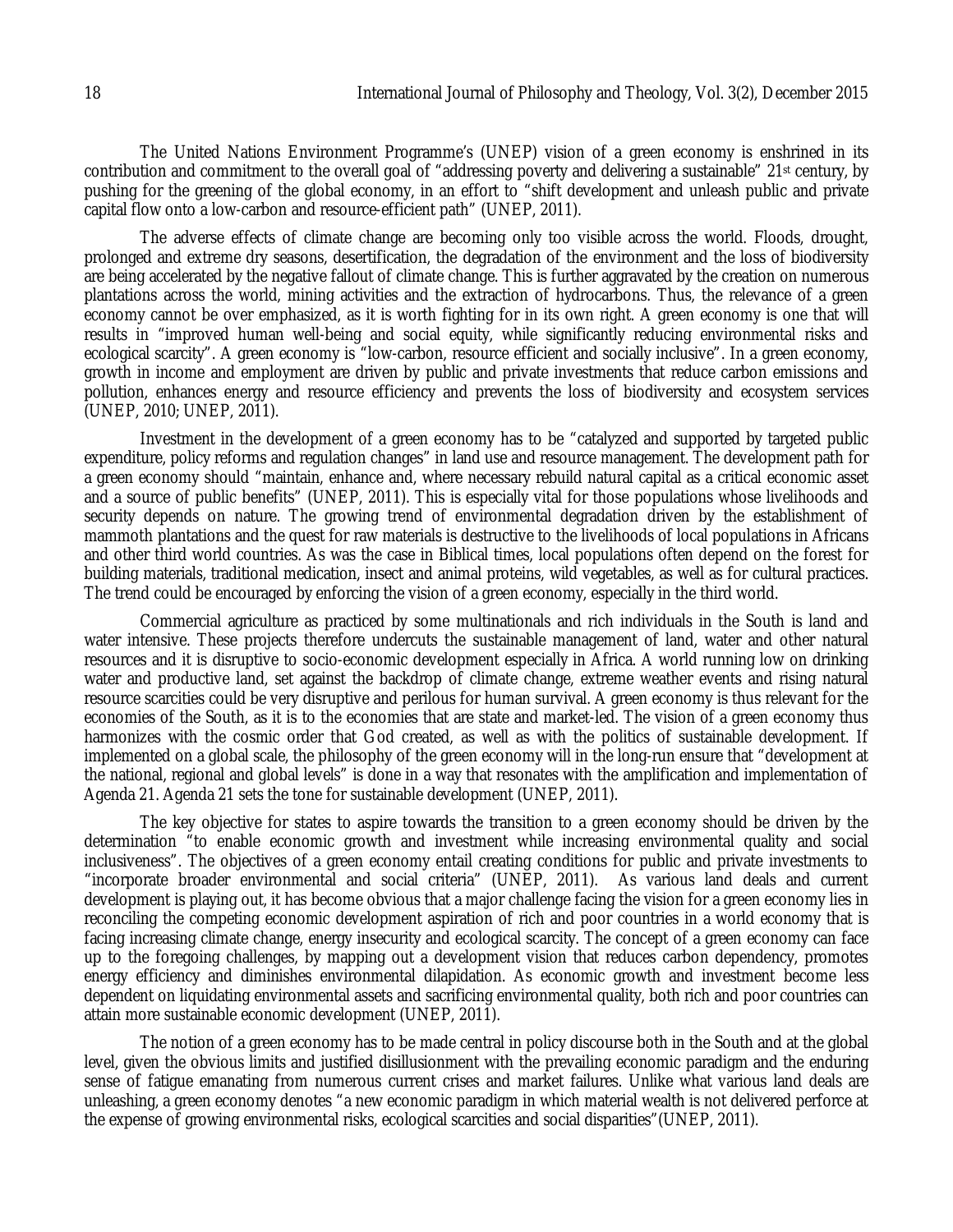For countries in the South and those of the North alike, the establishment of a green economy entails "leveling the playing field for greener products (in the likeness of the Garden of Eden) by phasing out antiquated subsidies, reforming policies and providing new incentives, strengthening market infrastructure and market-based mechanisms, redirecting public investments and greening public investment" (UNEP, 2011). For the private sector across Africa and the entire developing world, a green economy demands "understanding and sizing the true opportunity represented by green economy transitions across a number of key sectors and responding to policy reforms and price signals through higher levels of financing and investments" by the private sector in Africa and the global community (UNEP, 2011).

There is growing consensus and recognition that achieving sustainability within and without Africa rests largely on "getting the economy right". This school is enforced by the perception that decades of creating new wealth through "a brow economy model based on fossil fuels", have failed to sustainably addressed resource depletion, environmental degradation and social marginalization. The notions of sustainable development and the green economy are inextricably interwoven. This explains why in 2009, the UN General Assembly decided to hold a summit in Rio de Janerio in 2012 (Rio +20), to commemorate the 20<sup>th</sup> anniversary of the First Earth Summit in 1992. It adopted a two-item agenda for the Rio + 20 Conference: "Green Economy in the context of sustainable development and poverty eradication". However, the crucial question in the current capitalist and capital approach to sustainable development is "whether substitution among different forms of capital – human capital, physical capital and natural capital is possible". Various forms of natural capital are indispensable for the welfare of disadvantaged populations in the South and their welfare. Particularly indispensible are key ecological goods and services, natural habitats, unique environments and ecosystem attributes. Resource grabbing and the resultant deforestation raises legitimate concerns that tropical forests, natural resources and other important environmental assets will "become increasingly scarce" and "limits our ability to determine whether we can adequately compensate future generations for today's irreversible losses in such essential natural capital" (UNEP, 2011).

The agricultural sector is the backbone of the economies of the developing world. It is vital for food security to reverse food-poverty. It is essential for a healthy work force and the emergence of disadvantaged economies of the South. Agriculture is "a major occupational sector" in numerous developing countries, and an important source of income for the poor (UNEP, 2011). Land, water and other forms of resource grabbing represents a major obstacle to the development of a vibrant agricultural industry in Africa and the global South, and impedes efforts at greening agriculture across the continent. The greening of agriculture in Africa as a case in point, to address hunger and current ecological challenges, entails increasing the use of farming practices and technologies that concurrently "maintain and increase farm productivity and profitability", while ensuring the provision of food and ecosystems services on a sustainable basis. Green agriculture practices should gradually aim at positive externalities, while reducing negative externalities. Greening agriculture entails rebuilding ecological resources such as water, soil, air and biodiversity, and natural capital assets through efficient resource use and reduced pollution. Various form of resource exploitation, especially land grabbing and the resultant humongous plantations and peri-urban areas generate negative externalities; pollute water sources, given that plantation agriculture is chemical intensive. Farming practices and technologies are instrumental in greening agriculture should be encouraged to restore and improve soil fertility by using "naturally and sustainably produced nutrients inputs, to the diversification of crop rotation, as well as crop integration and livestock". This involves putting in place measures to reduce soil erosion and improve efficient water use, through tillage and cover crop cultivation techniques. The reduction of herbicide and chemical pesticide use in favour of environmentally friendly weed and pest management practices has to be part of the policy strategy to green agriculture.

Chronic food crisis in African states have persisted because of inadequate food storage techniques and facilities. Most African states witness abundant grain harvest in a given year and excess yields are wasted for want of storage, only to endure a famine in the ensuing year. Thus, a green agriculture strategy for the South must integrate measures to reduce food spoilage and loss by "expanding the use of post-harvest storage and processing facilities" (UNEP, 2011).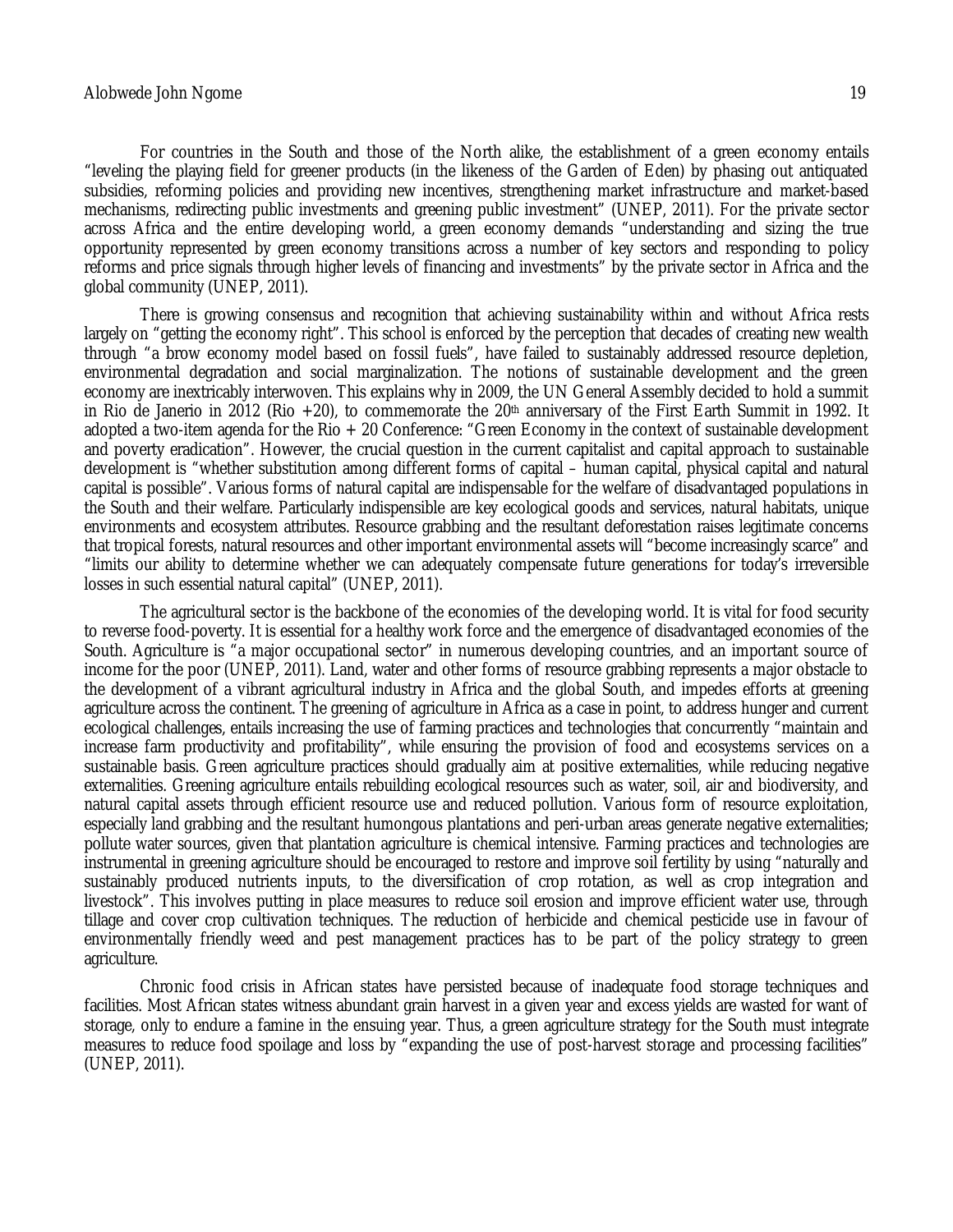Unsustainable resources-use practices in the South are having a negative domino effect that is translating into the development of peri-urban settings due to rural-urban migration. The "accelerated migration" of rural populations to peri-urban neighborhoods in Africa in particular is driving a demographic change within rural populations. In practice, working-age males tend to move to peri-urban areas to seek employment. These populations are forced to move in part because of environmental degradation and expropriation. This diminishes "the pool of men available for agricultural work". The rural out migration of African men for example is resulting in a dominant role for women as smallholders. Consequently, 70 percent of small holders in SSA are women (IFAD, World Bank, FAO, 2009, UNEP, 2011). Unfortunately, the growing trend of expropriations as a result of resource-exploitation, especially land grabbing is increasingly dispossessing women of small farm holdings. The growing trend of resource-driven expropriations increases the vulnerability of African populations to hunger, conflict over land and chauvinistic land management that destabilizes many family units, with far-reaching social consequences.

### **Conclusion**

There is a strong liaison between theology and sustainable development. God created man from nature (dust) and placed him in a natural context (the Garden) in which he had to dwell and survive. Man's natural setting after creation was equipped to meet his food needs and ensure his subsistence. The natural context epitomizes a milieu in which God created to commune with man. By placing man in "the Garden", God bestowed on humanity the responsibility of environmental stewardship. Man had the implied responsibility to look after the Garden and all of God's creation, to survive by it and to preserve it, thus the notion of sustainability.

Some indigenous tribes in Africa and the Amazon still depend entirely on nature (the forest) and the environment for their subsistence. These tribes live on wild vegetables, plant and animal protein, traditional medication and biomass obtained from the natural context in which they dwell. Their reliance and ability to subsist on nature in line with man's Biblical origins, is threatened by deforestation, land grabbing, the quest for natural resources and the exploitation of hydrocarbons around the world. This highlights the urgent necessity to enforce sustainable development practices, especially the sustainable management of forest and natural resources through sound environmental governance.

In exploring the nexus between theology and sustainable development, this paper has elucidated the notions of theology and sustainable development respectively. Highlighting the nexus between the aforementioned concepts, this research has analyzed man's spiritual-natural origins and environmental sustainability, man's environmental stewardship, as well as the notion of theological sustainability for preservation of species.

The corpus of this paper has equally analyzed the link between theology and the socio-economic component of sustainable development, underscoring the delicate balance between preserving and subsisting on the environment, and highlighting humanities' current environmental stewardship deficit in a context of resource-greed. The paper has also accentuated the current Darwinian tussle between capitalism and sustainability, as well as the Biblical underpinnings of the right to a green future. This paper has made a number of significant findings. Firstly, resourcegreed and the tendency of rich and powerful multinationals and emerging states such as China, to acquire resources in the South is defying the sustainable management of the natural environment and natural resource. Secondly, the current climate of natural resource grabbing is undercutting various efforts at sustainable development and sustainable resource management and thus a deficit in man's environmental stewardship.

Thirdly, intergenerational justice in environmental protection and natural resource management can only be guaranteed in natural resource politics, by ensuring the sustainable management of these resources to benefit the subsistence and development of current and future generations. Thus, the politics of intergenerational justice is intertwined with the policies of sustainability and man's Biblical mandate to look after, preserve and to survive on his environment.

Fourthly, the sustainable management of the natural and human environment as well as natural resources, entail a revisit of humanity's Biblical mandate for environmental stewardship in combination with the moral commitment to sustainable development and the sustainable management of natural resources and the natural environment, that holds such resources. Janna (2010), points out that 'we have duties to people outside our borders and that includes future members of other societies. Citizens of other societies also believe that they have obligations to their successor; to provide them with an inheritance, or make it possible for them to live good lives' (Janna 2010: 7).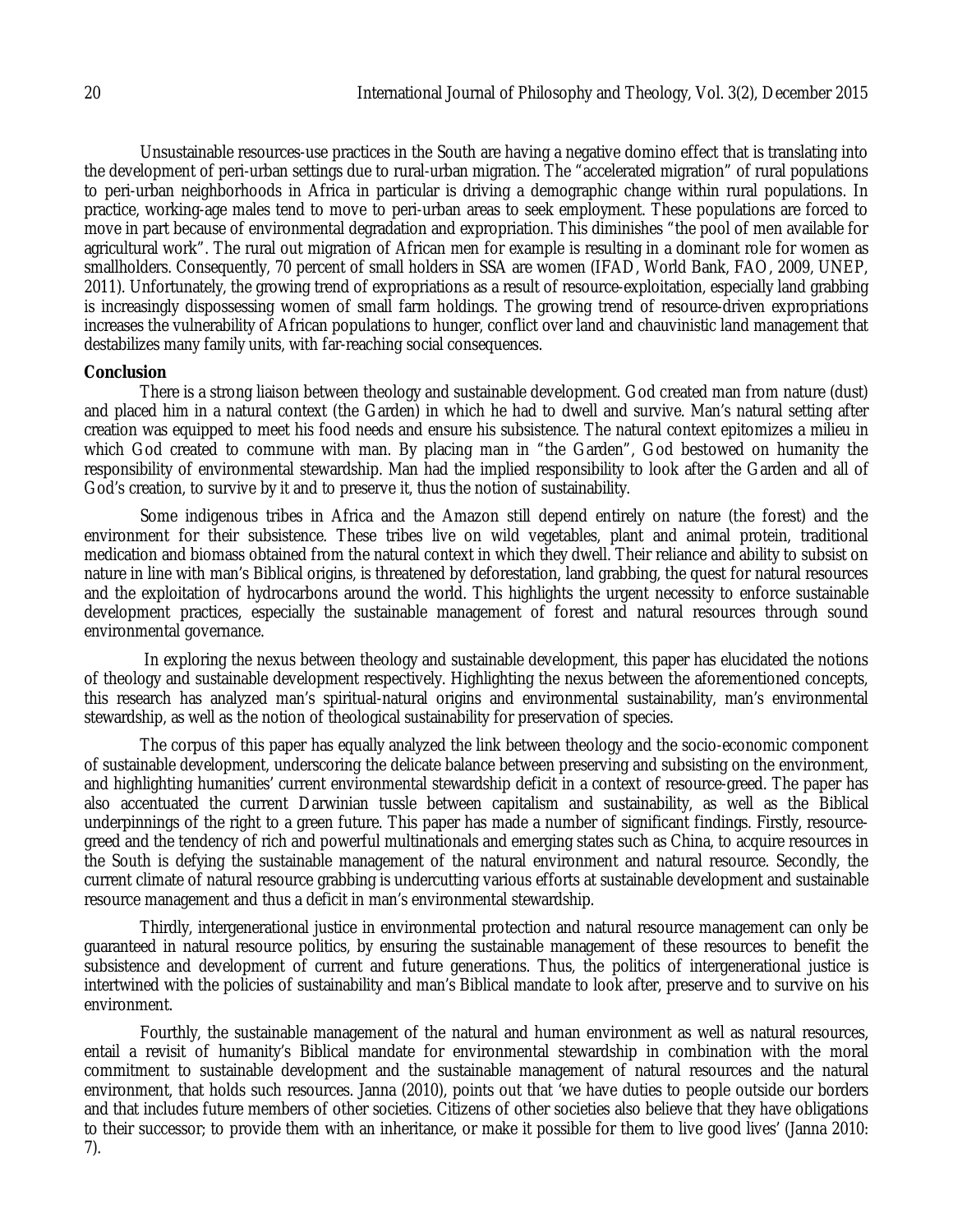It is worth emphasizing that justice in the management of the environment, natural resource and the enforcement of sustainable development must be advocated for at the global level, national and local levels, as well as between generations. As the international community and various actors become convinced to promote responsible, just and economically productive resource-management patterns, especially in post-conflict countries, the sustainable management of the environment and natural resources will be enhanced. This will in the long-run also ensure a just and equitable distribution of natural resource wealth to all stake holders, especially local communities that are currently heavily disadvantaged.

The preservation of the environment, forest, land resources and the durable management of finite resources in Sub-Saharan Africa and the global South, demands that resource-rich states speak with a single voice. A common vision and strategy for the exploitation and management of resources in an environmentally friendly fashion will ensure the sustainable and transparent management of the environment and its resources. This will check the excessive power of multinationals and capital-rich governments that tend to disregard the culture of sustainability and defy humanity's God-given made of environmental steward. Therefore, the necessity for various states, multinationals and local authorities to enforce the culture of sustainable resource management cannot be over emphasized.

## **Works Cited**

- Alejandro, C. et al (2013), Long Run Transition to Sustainable Economic Structures in the European Union and Beyond, In Energy Policy (2013), v.55, April, pp.1-56.
- Aviles, Luis A. (2012), Sustainable Development & the Legal Protection of the Environment in Europe: Sustainable Development Law & Policy 12, N0 3, pp.2.
- Bram, D. (2013), European Union Law and Development of Sustainable, Competitive and Secure Energy Policy: Opportunities and Shortcomings, Cambridge, Intersentia 2013.
- Brundtland, Gro H et al. (1989), Our Common Future: The World Commission on Environment and Development, Oxford: Oxford University Press, pp.8.
- Beitz, C. (1979), Political Theory and International Relations, Princeton: Princeton University Press.
- Brown, N. et al eds (1994), Moral Implications of the Global Consensus: Ethics and Agenda 21. United Nations Environment Programme. New York: United Nations Publications 10017, pp. 6.
- Burke, Joseph et al. (2010). Ways to Legally Implement Intergenerational Justice: Foundations for the Rights of Future Generations in Intergenerational Justice Review.
- British House of Commons (2007), The Sustainable Communities Bills Bill 17, 15 January 2007, pp. 3.
- British House of Parliament (2012), Bioenergy Post Note, Parliamentary Office of
- Science & Technology, N0 410 May 2012, pp.2.
- British House of Parliament (2012), Seeking Sustainability, Post Note No 408 March 2012, pp. 1.
- British House of Commons (2011), Eco Towns, House of Commons Standard Note: SN/SC/4406, Science and Environment Sector, pp.2.
- British House of Commons (2011), Embedding Sustainable Development across, London, 10 January (2011), pp.4-5.
- British House of Commons (2012), The Forest Commission & the sale of public forests in England. Standard Note: SN/SC/5734, 8 November 2012.
- British House of Commons (2008), Housing and Regulation Bill Bill 8, November 2008, pp.1.
- British House of Commons (2011), Energy from Waste & Incineration, Science & Environment Section Standard Note: SNSC05958, 13 July, pp. 1-2.
- Brown, Noel et al. (1994), Moral Implications of a Global Consensus: Ethics & Agenda 21, New York: United Nations Publications, pp. 6.
- Chairman, Bleijenberg A. (2013), Pathways to Low Carbon Transport in the European Union, from Possibility to Reality: Report of the CEPAS Task Force on Transport and Climate Change.
- Client Earth (2013), Advise: Legal Framework Governing EU Law & Policy Making for 2030 Climate & Energy Process, December 6, pp,3.
- Council of Europe (2014), Perspectives on Youth 2020: What Do You See?, Strasbourg Council of Europe, pp. 169.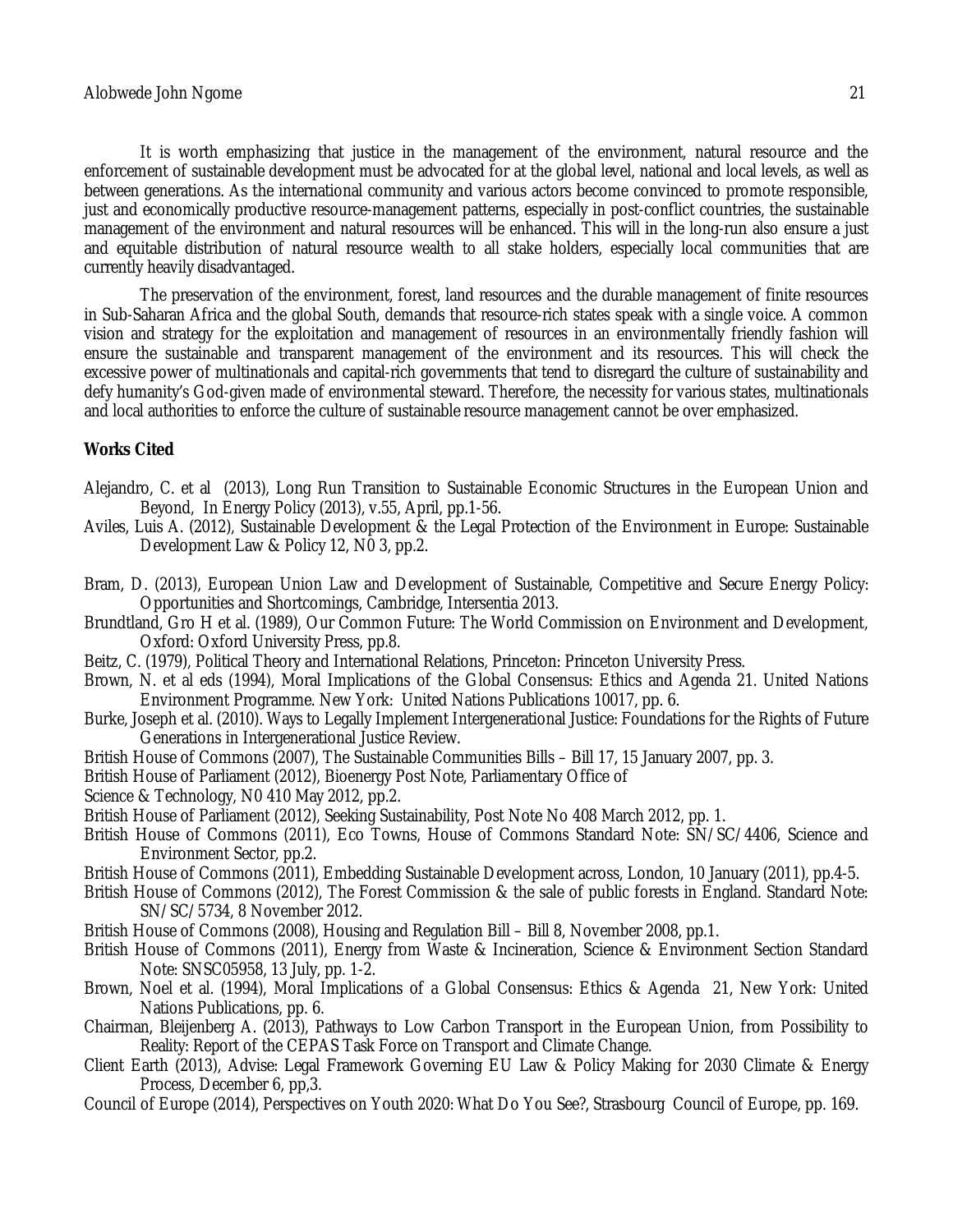- Council of European Union (2009), Presidency Report: Review of the EU Sustainable Development Strategy, Brussels, pp.1-4.
- Council of Europe (2010), Europe 2020: A European Strategy for Smart and Inclusive Growth, March 26 2010,pp, 8.
- Callicott, Baird. (1994), "Sustainable Values" in Moral Implications of a Global Consensus: Ethics & Agenda 21, United Nations Publications, New York, pp. 9.
- Cecilie, Friise and Anette, Reenberg. (2010), Land Grab in Africa. Emerging land systems drivers in a teleconnected world. GLP Report No 1. GLP-IPO Copenhagen.
- Constitution of Ecuador (2008), Rights of Nature Articles in Ecuadorian Constitution. Art.71 and 72. [Online] Available: http:www.therightsofnature.org. (August 20 2014).
- Collier, Paul. (2008), The Bottom Billion. Why the Poorest Countries are Falling Apart and What can be Done about it. Oxford: Oxford University Press, 21-38.
- Cotula, Lorenzo et al. (2009), Land Grab or Development Opportunity? Agricultural Investment and International Land Deals in Africa. FAO, IIED & IFAD. Rome Italy,pp. 4 -15.
- Delink et al. (2011), OECD Environmental Outlook to 2050: Climate Change Chapter, Paris, pp. 21.
- Debay, Tadesse. (2010), The Impact of Climate Change in Africa. Institute for Security Studies Paper 220. South Africa: ISS Publications,1-3.
- European Commission (2014), European Communication on a European Industrial Renaissance, COM/2014/014, pp, 1.
- European Commission (2013), The European Common Agricultural Policy: For Food, Countryside, Environment, Luxembourg: Publication of the European Union, pp, 3-4.
- European Commission (2013), Sustainable Development in the European Union: 2013 Monitoring Report of the European Union Sustainable Development Strategy.[Online] Available:http://www.eurostart.eu (November 10, 2015).
- European Commission (2012), Final Draft Prague Memorandum: Meeting New Needs on Statistics for the Green Economy, Adopted by the ESSC on 26th September 2012, pp,1.
- European Parliament (2011), Directive 2011/92/EU: Assessment of the Effects of
- Certain Public, Private Projects on the Environment, Official Journal of the European Union, Art 1-3.
- European Parliament (2012), Legislative Act: Directive 2012/27/EU on Energy Efficiency, 25 October 2012, pp, Art 3, 24.
- European Parliament (2012), Directive 2012/33/EU as Regards the Sulphur Content of Marine Fuels, Official Journal of the European Union, Art 3-4.
- European Commission (2011), Sustainable Development in the European Union: 2011 Monitoring Report of the European Union Sustainable Development Strategy, Luxembourg, Publication Office of the European Union, pp.3.
- European Commission (2013), Eurostat Statistical Book 2013: EU Sustainable Development Strategy, European Union Publications Office, Luxembourg, pp, 10, 22.
- European Union (2013), The EU Emissions Trading System: EU ETS Factsheet, EU Publication Office, pp. 2-6.
- European Union (1992),The Treaty on the European Union: Maastricht, 7 February 1992, Art 3.
- Eleanor, Coombs (2012), Is Sustainable Development a key feature of the UK Environmental law, London, pp. 1.
- Franco, Jennifer et al (2013): Old Story, New Threat. Fracking and the Global Land Grab. Transnational Institute. [Online] Available: http://www.tni.org. (August 22, 2015).
- FAO. (2013), The State of Food and Agriculture. [Online] Available:http://www.fao.org(September 22, 2014).
- George, C., J. (2012), Intergenerational Justice. Satisfying Needs instead of Greed. In Social Watch,V 1.4. [Online] Available: http://www.socialwatch.org (August 1, 2015).
- Hayward, Tim. (2006), Global Justice and the Distribution of Natural Resources. In Political Studies. University of Edinburgh, Vol 45, 349-369.
- H & B Consulting. (2011), SG Sustainable Oils Cameroon Limited. Environmental Social Impact Assessment, Limbe, Cameroon, pp.11-12.
- Iisidore, Timti (2011): Environmental Impact Assessment. Sustainable Oils Cameroon LTD, Limbe Cameroon.
- Jeanette Reis et al (2014), "Systems Approach in Coastal Management", pp.1 -47 [Online] Available: http://www. Science Direct .com (January 13, 2015).
- Laishley, Roy. (2009), Is Africa's Land up for Grabs?. In: Africa Renewal.Vol .2 (10/2009), 4.
- Lumer, Christoph. (2012), Ways to Legally Implement Intergenerational Justice: Foundations for the Rights of Future